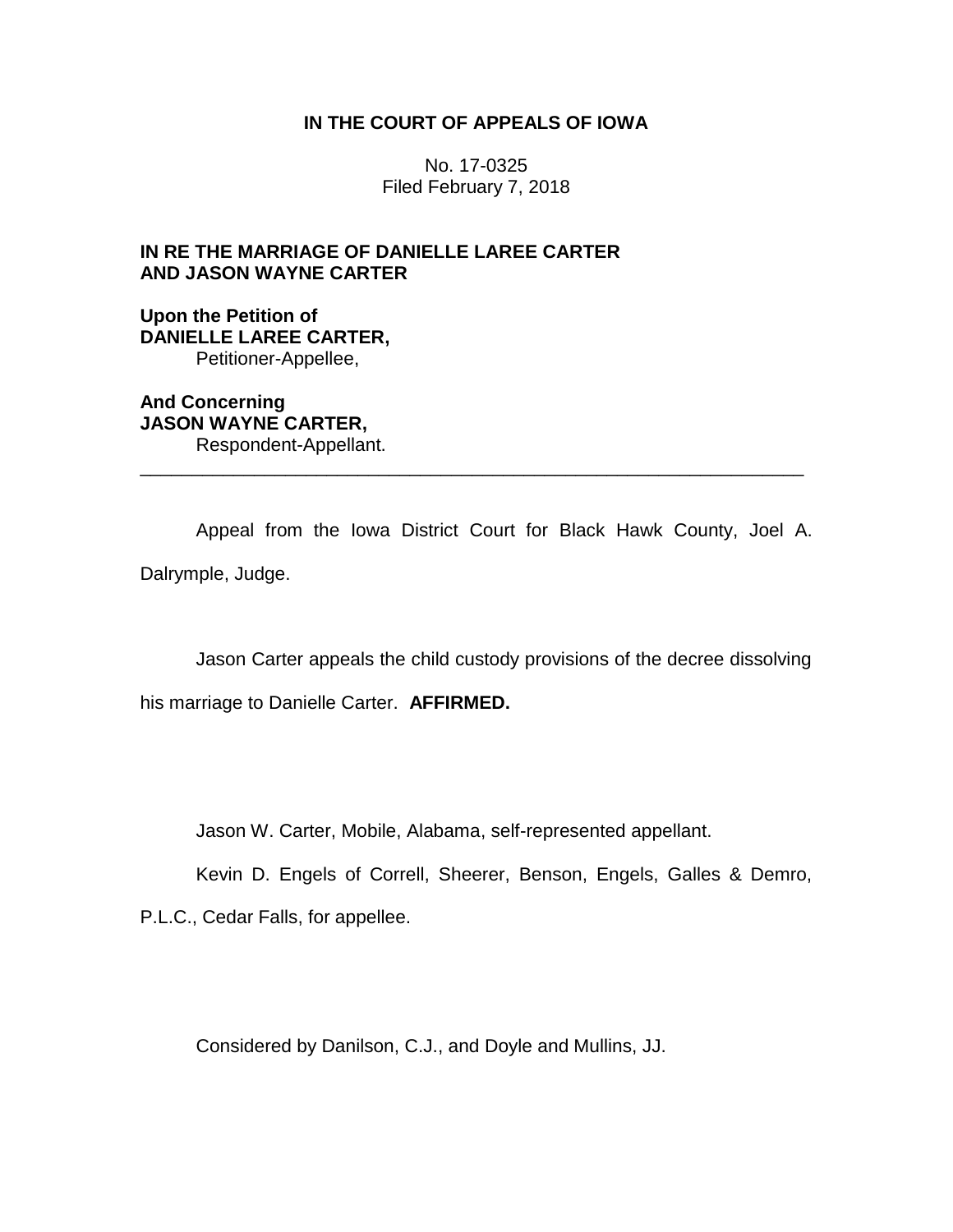## **DANILSON, Chief Judge.**

 $\overline{a}$ 

Jason Carter appeals the child custody provisions of the decree dissolving his marriage to Danielle Carter. He objects to the order of joint legal custody and the placement of the parties' three children in Danielle's physical care.<sup>1</sup>

We review equity actions, including dissolutions of marriage, de novo. *In re Marriage of McDermott*, 827 N.W.2d 671, 676 (Iowa 2013); *see also* Iowa Code § 598.3 (2014); Iowa R. App. P. 6.907. De novo review means we examine the entire record and adjudicate the issues anew. *McDermott*, 827 N.W.2d at 676. While they are not binding, we give weight to the district court's factual findings, particularly concerning witness credibility. Iowa R. App. P. 6.904(3)(g). We will disturb the district court's rulings only when they fail to provide an equitable resolution. *McDermott*, 827 N.W.2d at 676.

We note first that Jason has included matters in his brief that occurred after the trial and are thus not part of the record before the trial court. We have not considered any of this material. *In re Marriage of Keith*, 513 N.W.2d 769, 771 (Iowa Ct. App. 1994) ("We are limited to the record before us and any matters outside the record on appeal are disregarded."); *see also Rasmussen v. Yentes*, 522 N.W.2d 844, 846 (Iowa Ct. App. 1994) (noting we do not consider facts that are not part of the record).

Jason challenges the court's order of joint legal custody. Upon dissolving a marriage involving minor children, the district court must determine whether one or both parents shall have legal custody of the children. *In re Marriage of Hynick*, 727 N.W.2d 575, 578-79 (Iowa 2007). "Legal custody" carries with it

2

 $1$  At the time of trial, L.C. was eleven years old, J.C. was eight, and K.C. was five.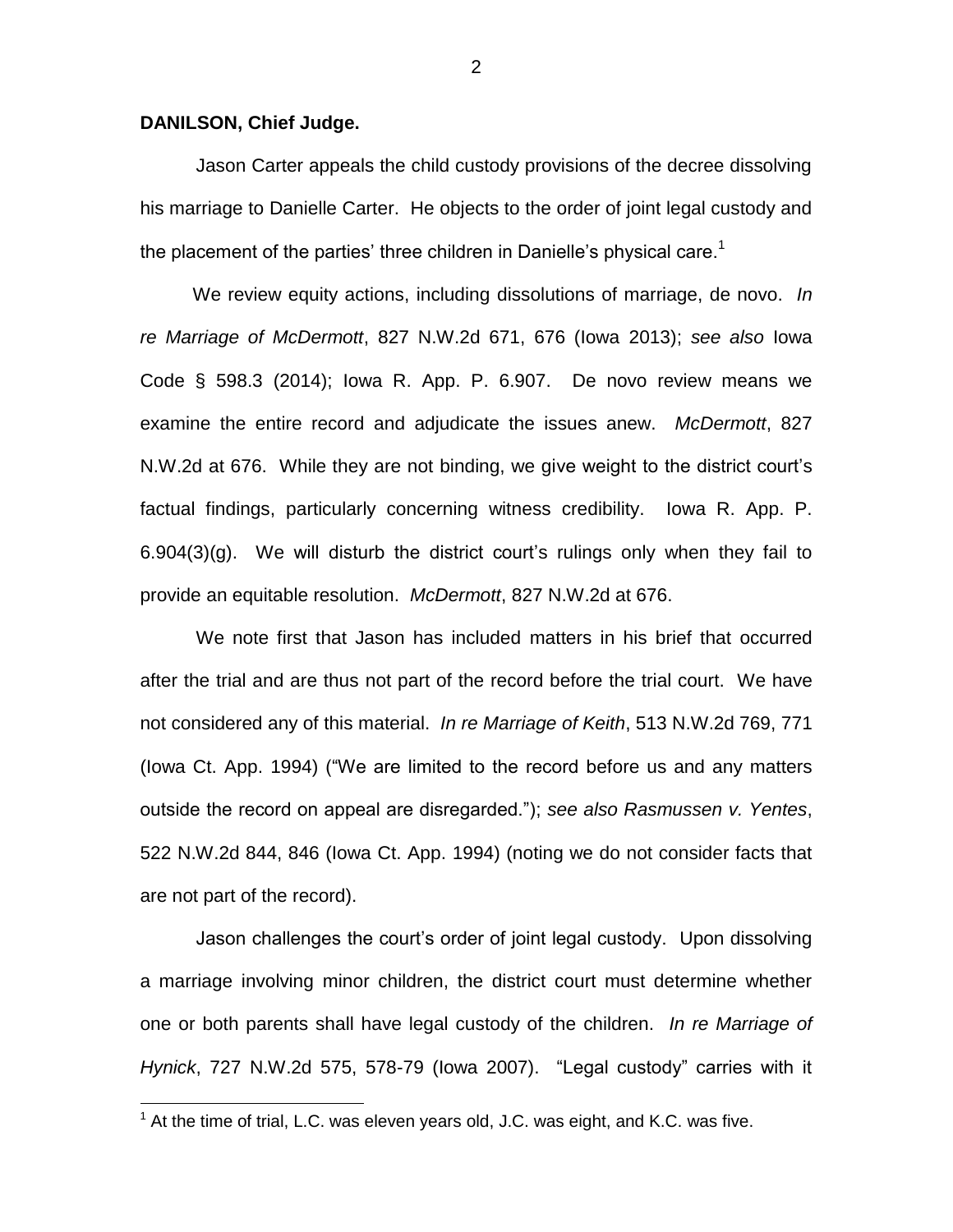certain rights and responsibilities, including but not limited to "decision making affecting the child's legal status, medical care, education, extracurricular activities, and religious instruction." Iowa Code § 598.1(5). When the parents are awarded joint legal custody, both parents have "legal custodial rights and responsibilities toward the child" and "neither parent has legal custodial rights superior to those of the other parent." *Id.* § 598.1(3). In deciding whether joint custody is in the best interest of a minor child, the court must consider several statutory factors. *See id.* § 598.41(3). However, "[w]hen parents agree to joint custody, the court need not consider the factors set forth in section 598.41(3)." *Hynick*, 727 N.W.2d at 579 (citing Iowa Code § 598.41(4)).

In both a pretrial stipulation and in a posttrial statement, Jason agreed to joint legal custody. Because this issue was not raised in the district court, we do not consider is now. *See Meier v. Senecaut*, 641 N.W.2d 532, 537 (Iowa 2002) ("It is a fundamental doctrine of appellate review that issues must ordinarily be both raised and decided in the district court before we will decide them on appeal.").

Jason also argues the children should have been placed in his physical care. There is more than enough acrimony between these parties as a result of these protracted proceedings,<sup>2</sup> and we will not reiterate the allegations and accusations of the parties here. Suffice it to say that the trial court's decree has detailed factual findings—including detailed credibility determinations. We give

 $\overline{a}$ 

 $2$  The petition for dissolution was filed on September 17, 2014. Trial was held on December 22-23, 2015; the record was reopened, and additional testimony was presented on October 11, 2016. The dissolution decree was filed on February 2, 2017.

On January 21, 2018, Jason filed a motion to amend the appendix. The motion is denied.